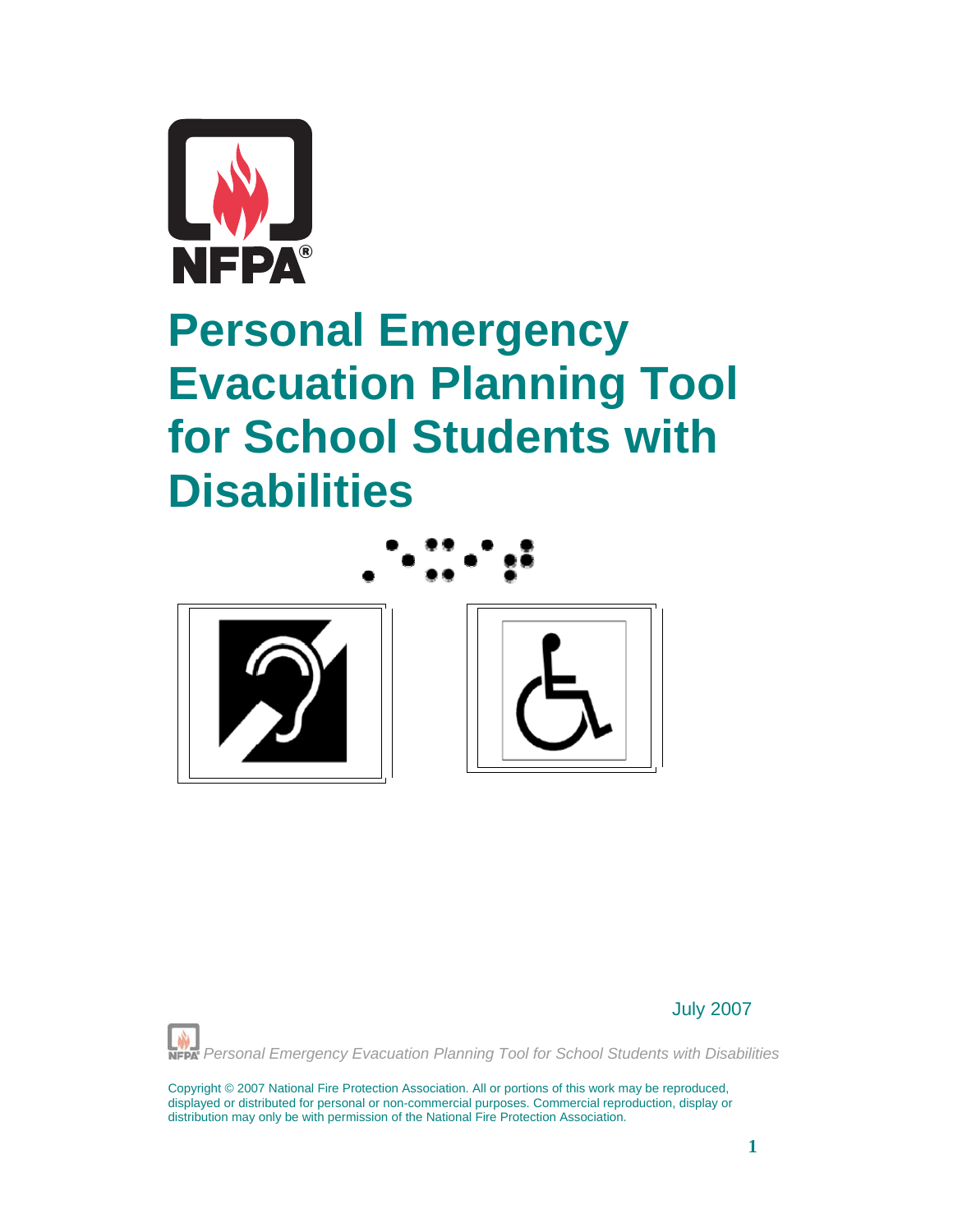



## **TABLE OF CONTENTS**

| Personal School Emergency Evacuation Planning Checklist9                                                                                 |  |
|------------------------------------------------------------------------------------------------------------------------------------------|--|
| <b>Annex "B"-Article "Precedent-Setting Decision on Emergency</b><br><b>Evacuations for People with Disabilities Issued in Maryland"</b> |  |

The National Fire Protection Association (NFPA) is a codes and standards development organization, not an enforcement agency. The purpose of this *Tool* is simply to help students with disabilities, teachers, administrators, parents, and others look at some of the issues that are relevant to a student's ability to evacuate a building in the event of an emergency. This document is not intended to be a method or tool for compliance, nor is it a substitute for compliance with any federal, state, or local laws, rules, or regulations. All proposed alternative methods or physical changes should be checked against appropriate codes and enforcing authorities should be consulted to ensure that all proper steps are taken and required approvals are obtained.

It is important to note that teachers and school administrators have certain legal responsibilities to prevent discrimination against students with disabilities in areas within their control, including but not limited to transportation, training, and access to programs, and activities. Equal facilitation is required for any service provided. Teachers and school administrators are strongly encouraged to seek guidance from qualified professionals with respect to compliance with the applicable laws for individual programs and facilities.



*Personal Emergency Evacuation Planning Tool for School Students with Disabilities*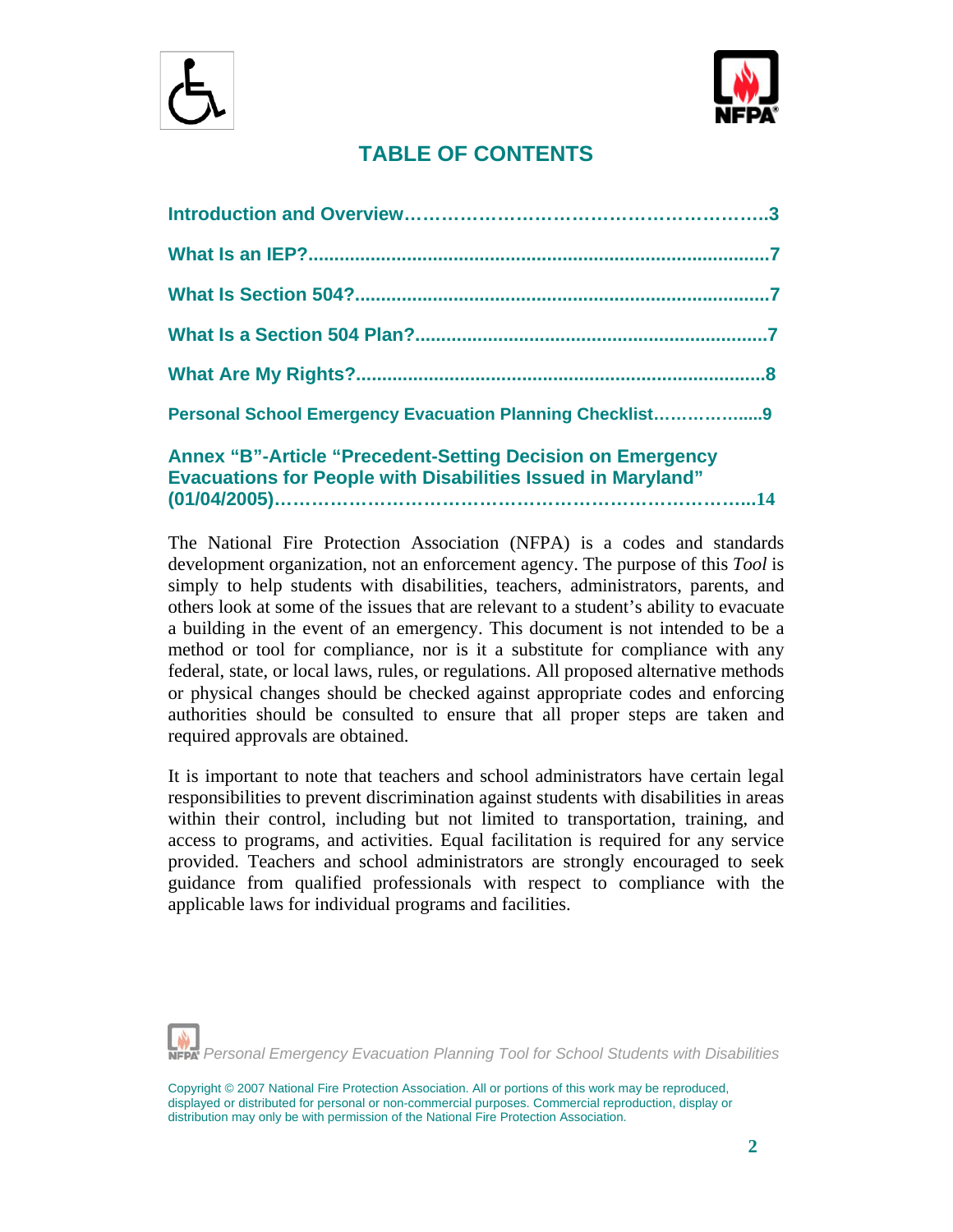# **Introduction and Overview**

# *When it comes to emergency planning for children with disabilities in school, we need to know what we don't know!*

A hundred years from now It will not matter What my bank account was, The sort of house I lived in Or the kind of car I drove

But the world may be different Because I was important In the life of a child

Forest E. Witcraft (American Scholar, Teacher and Scout Leader, 1894-1967)

Planning for building emergencies is a necessary and important component for our everyday lives. Evacuation procedures for people with disabilities are sometimes overlooked and have not been given due consideration. In the educational environment, where many of us first learned about fire safety and fire drills, a recent event in Maryland shows an unfortunate example of how the needs of some children go unaddressed. (See the article *School Emergency Policy: Leave Wheelchair-Bound Kids Behind*.) http://www.theksbwchannel.com/education/4049149/detail.html

Schools are required by federal law to develop "individual educational programs" (IEPs) that evaluate and consider many facets of a child's condition in order to ensure that an equal education is provided to every student, regardless of disabilities. A portion of the IEP is to provide for related services. While not explicitly stated, the related services component must consider the particular needs of the child to ensure his or her safety during a building emergency that includes an evacuation.

The following excerpts from federal regulations, 34 CFR-*Educatio*n, Part 300 – *Assistance to States for the Education of Children with Disabilities,* (http://www.nectac.org/idea/300regs.asp) express the need for IEPs to address

*Personal Emergency Evacuation Planning Tool for School Students with Disabilities*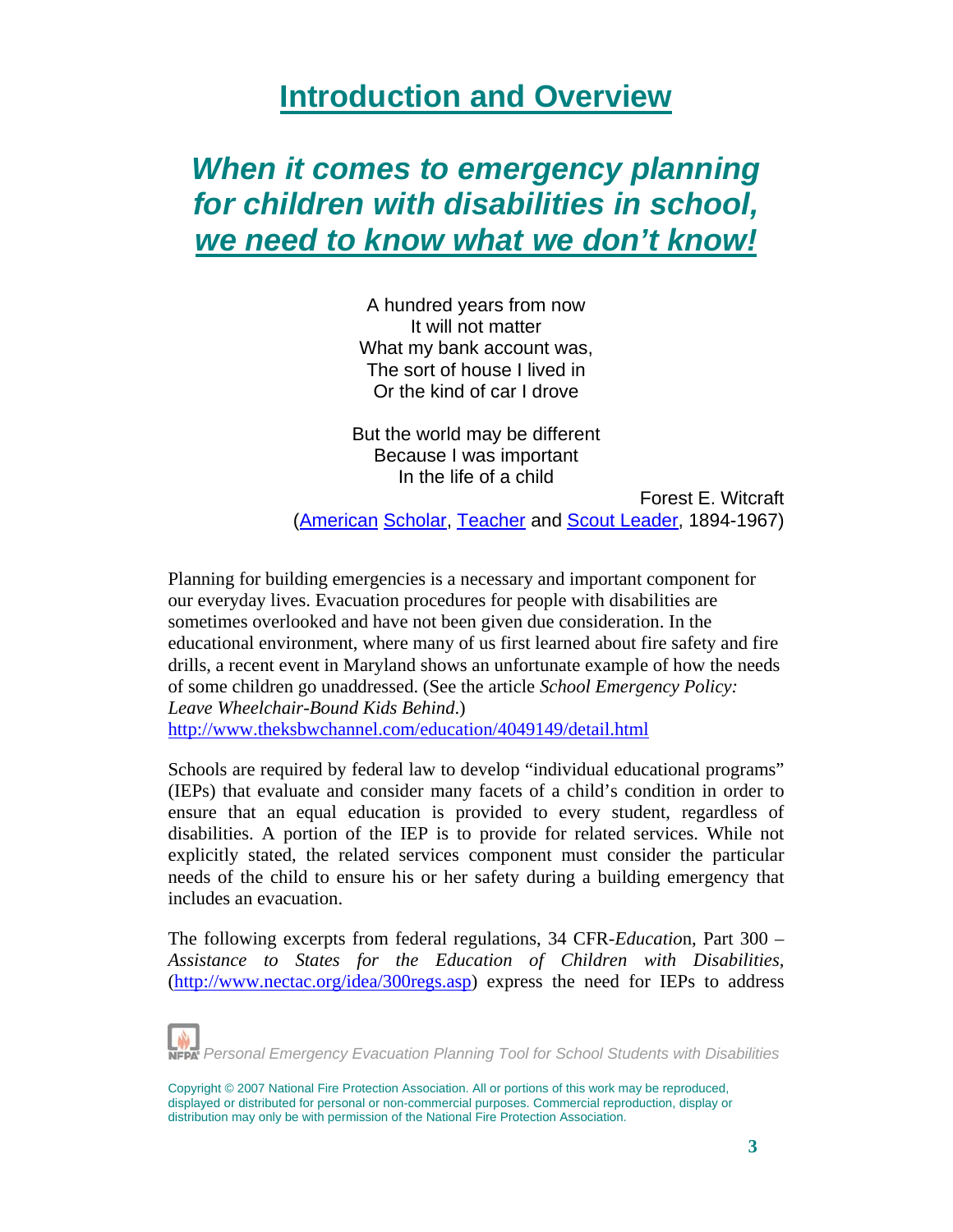getting children into, around, and out of school buildings under circumstances of emergency situations.

#### **Sec. 300.24 Related services.**

**(a)** General. Related services means transportation and such developmental, corrective, and other supportive services as are required to assist a child with a disability to benefit from special education, and includes speech-language pathology and audiology services, interpreting services, psychological services, physical and occupational therapy, recreation, including therapeutic recreation, counseling services, including rehabilitation counseling, orientation and mobility services, and medical services for diagnostic or evaluation purposes. Related services also includes school health services, school nurse services designed to enable a child with a disability to receive a free appropriate public education as described in the IEP of the child, social work services in schools, and parent counseling and training.

#### ♦ ♦ ♦ ♦ ♦

**(6)** Orientation and mobility services—

 **(i)** Means services provided to blind or visually impaired students by qualified personnel to enable those students to attain systematic orientation to and safe movement within their environments in school, home, and community; and **(ii)** Includes travel, training, instruction, and teaching students the following, as appropriate:

**(A)** Spatial and environmental concepts and use of information received by the senses (such as sound, temperature and vibrations) to establish, maintain, or regain orientation and line of travel (e.g., using sound at a traffic light to cross the street);

**(B)** To use the long cane or a service animal to supplement visual travel skills or as a tool for safely negotiating the environment for students with no available travel vision; **(C)** To understand and use remaining vision and distance

low vision aids; and

**(D)** Other concepts, techniques, and tools.

#### ♦ ♦ ♦ ♦ ♦

**(15)** Transportation includes--

- **(i)** Travel to and from school and between schools;
- **(ii)** Travel in and around school buildings; and



*Personal Emergency Evacuation Planning Tool for School Students with Disabilities*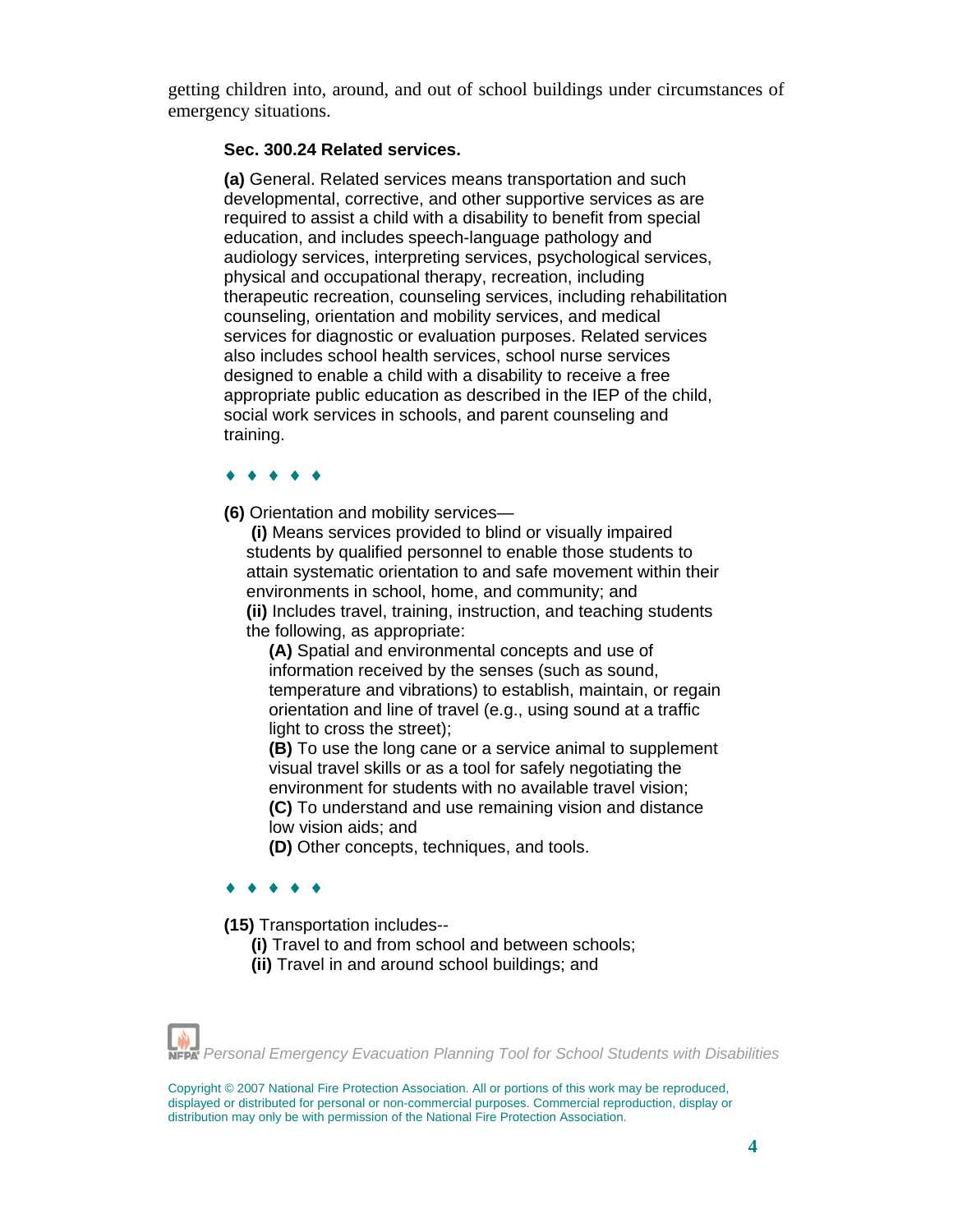**(iii)** Specialized equipment (such as special or adapted buses, lifts, and ramps), if required to provide special transportation for a child with a disability.

The information contained in this document will assist teachers, school administrators, special education staff, parents, and students in planning for the related services that may need to be provided for students in the event of an emergency evacuation. The checklist included with this material may also be a useful tool for simply facilitating movement around the building under routine conditions.

For more detailed information regarding the planning process, see the following documents:

http://www.nfpa.org/assets/files//PDF/Forms/EvacuationGuide.pdf or

http://www.nfpa.org/assets/files//PDF/Forms/EvacuationGuide.doc

The following excerpts are from the *Guide to the Individualized Education Program* (Office of Special Education and Rehabilitative Services, U.S. Department of Education, July 2000).

**Special education and related services:** The IEP must list the special education and related services to be provided to the child or on behalf of the child. This includes supplementary aids and services that the child needs. It also includes modifications (changes) to the program or supports for school personnel, such as training or professional development, that will be provided to assist the child.

#### **Related Services**

A child may require any of the following related services in order to benefit from special education. Related services, as listed under *Individuals with Disabilities Education Act* (IDEA) http://idea.ed.gov/ , include (but are not limited to):

- Audiology services
- Counseling services
- Early identification and assessment of disabilities in children
- Medical services
- Occupational therapy
- Orientation and mobility services
- Parent counseling and training
- Physical therapy
- Psychological services
- **Recreation**



*Personal Emergency Evacuation Planning Tool for School Students with Disabilities*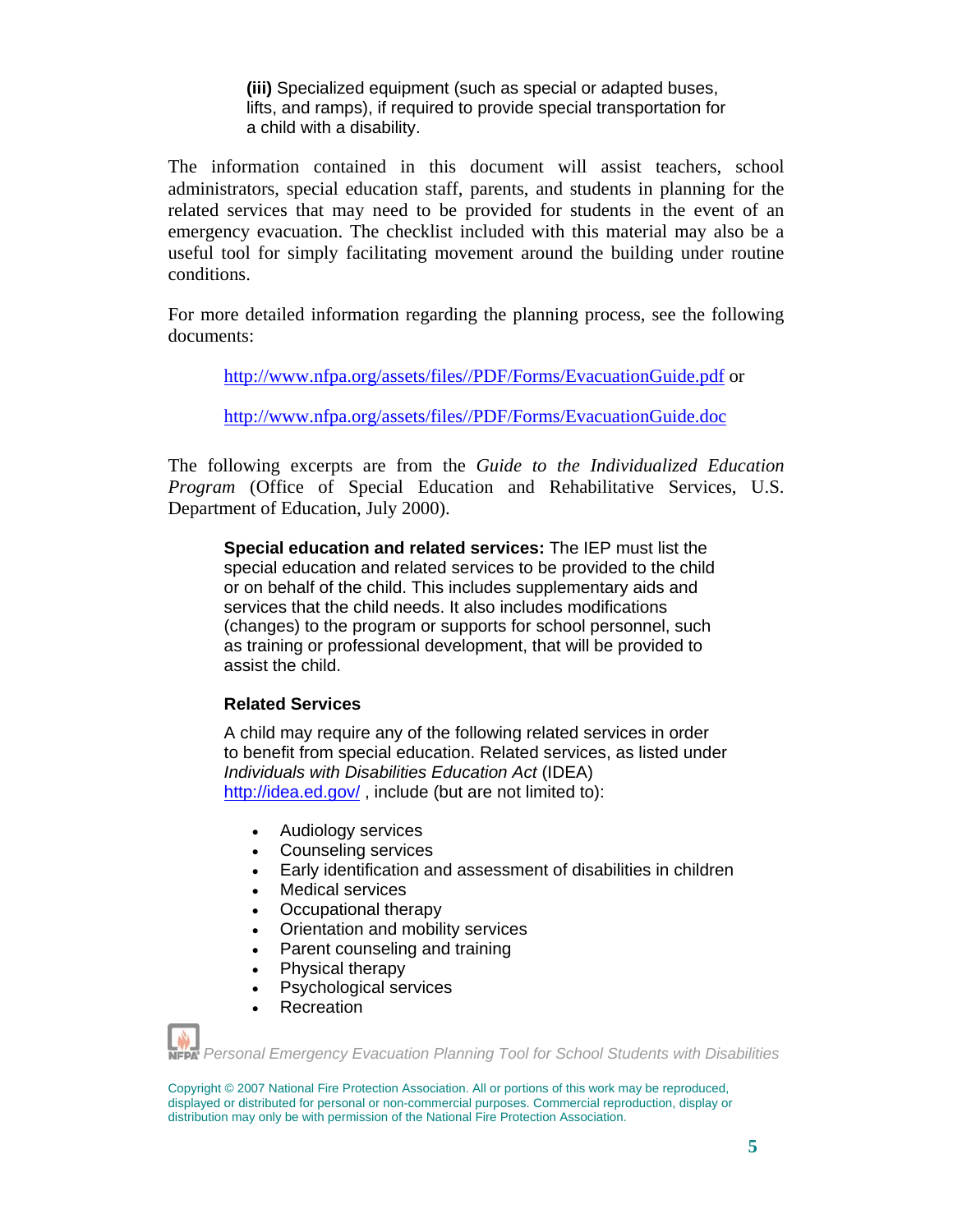- Rehabilitation counseling services
- School health services
- Social work services in schools
- Speech-language pathology services
- **Transportation**

If a child needs a particular related service in order to benefit from special education, the related service professional should be involved in developing the IEP. He or she may be invited by the school or parent to join the IEP team as a person "with knowledge or special expertise about the child."

#### **Special Factors To Consider**

Depending on the needs of the child, the IEP team needs to consider what the law calls special factors. These include:

- If the child's *behavior* interferes with his or her learning or the learning of others, the IEP team will consider strategies and supports to address the child's behavior.
- If the child has *limited proficiency in English*, the IEP team will consider the child's language needs as these needs relate to his or her IEP.
- If the child is *blind or visually impaired*, the IEP team must provide for instruction in Braille or the use of Braille, unless it determines after an appropriate evaluation that the child does not need this instruction.
- If the child has *communication needs*, the IEP team must consider those needs.
- If the child is *deaf or hard of hearing*, the IEP team will consider his or her language and communication needs. This includes the child's opportunities to communicate directly with classmates and school staff in his or her usual method of communication (for example, sign language).
- The IEP team must always consider the child's need for *assistive technology* devices or services.



*Personal Emergency Evacuation Planning Tool for School Students with Disabilities*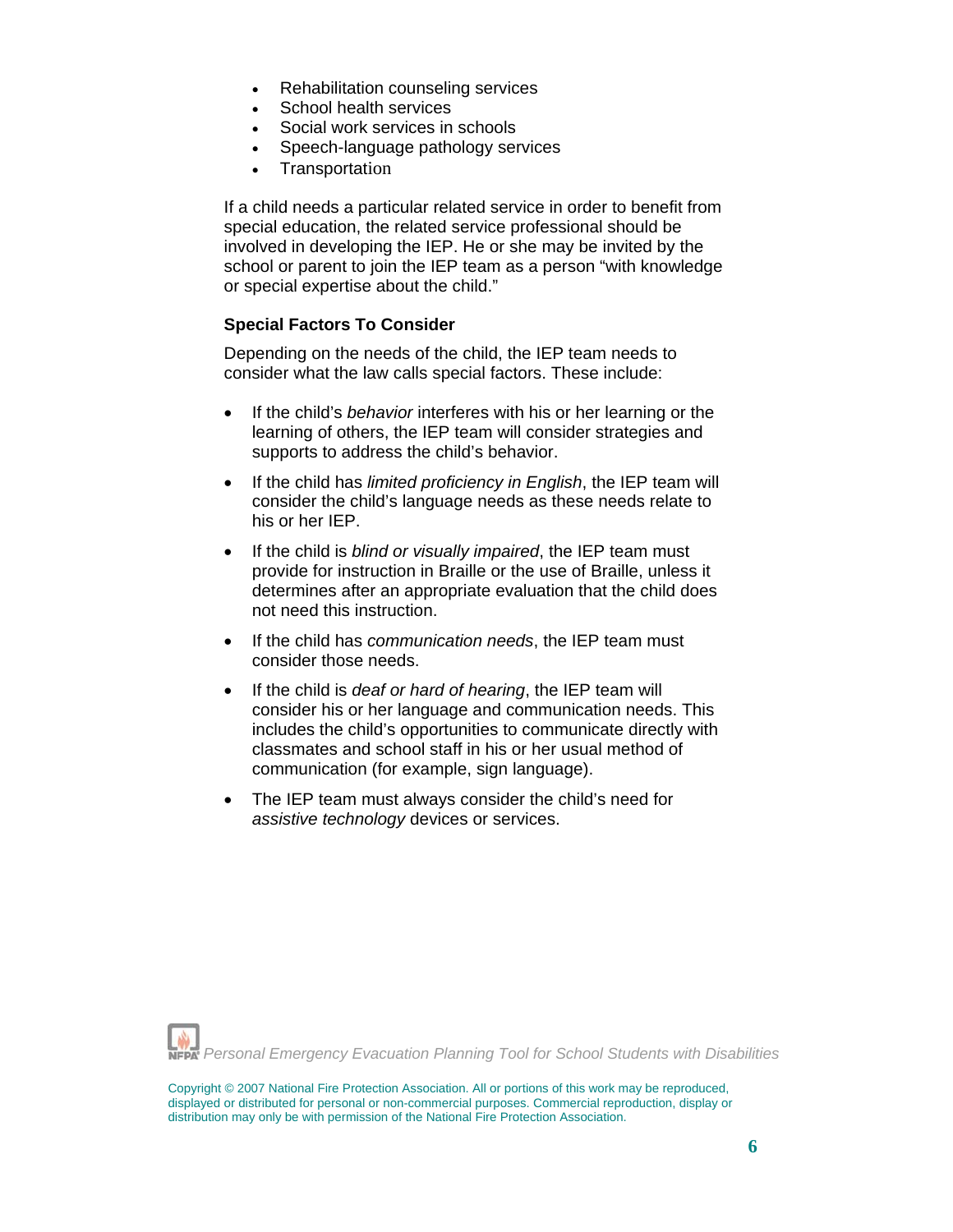#### **Basics that Parents of Children with Disabilities Need to Know:**

**What Is an IEP? (**http://www.nectac.org/idea/300regs2.asp, section 300.340)

The individualized education program (IEP) is a written document that is developed for each public school child who is eligible for special education. The IEP is created through a team effort and reviewed at least once a year.

Before an IEP can be written, the child must be deemed eligible for special education. By federal law, a multidisciplinary team must determine that (1) he or she is a child with a disability and (2) he or she requires special education and related services to benefit from the general education program.

The Individuals with Disabilities Education Act (IDEA), a federal law, (http://idea.ed.gov/) requires certain information to be included in the IEP but does not specify how the IEP should look. Because states and local school systems may include additional information, forms differ from state to state and may vary between school systems within a state. You can find out about your state laws and regulations through http://www.dbtac.vcu.edu/.

#### **What Is Section 504?**

As part of the Rehabilitation Act of 1973, Congress passed Section 504- *Nondiscrimination Under Federal Grants and Programs*, a civil rights law to protect people with disabilities by eliminating barriers and allowing full participation in areas such as education and the workplace. Since then, the Office for Civil Rights has developed federal regulations that help to explain this law.

While the law does not provide any new funding for programs and agencies that comply, it carries the threat of withholding federal funds from those that do not.

Since public schools receive federal tax dollars, the law applies to them. It does not apply to private schools that do not receive any money from the federal government. http://www.section508.gov/index.cfm?FuseAction=Content&ID=15

#### **What Is a Section 504 Plan?**

If your child is determined to be eligible, a Section 504 Plan will be developed to give him or her access to the general education curriculum. Unlike the IEP for special education, there are no legal requirements for what should be included in the plan. Affording a free appropriate public education (FAPE) under Section 504 often means identifying reasonable accommodations to help him or her succeed in the classroom. An accommodation plan usually addresses the following:

 $\blacklozenge$  Nature of the disability and major life activity it limits

*Personal Emergency Evacuation Planning Tool for School Students with Disabilities*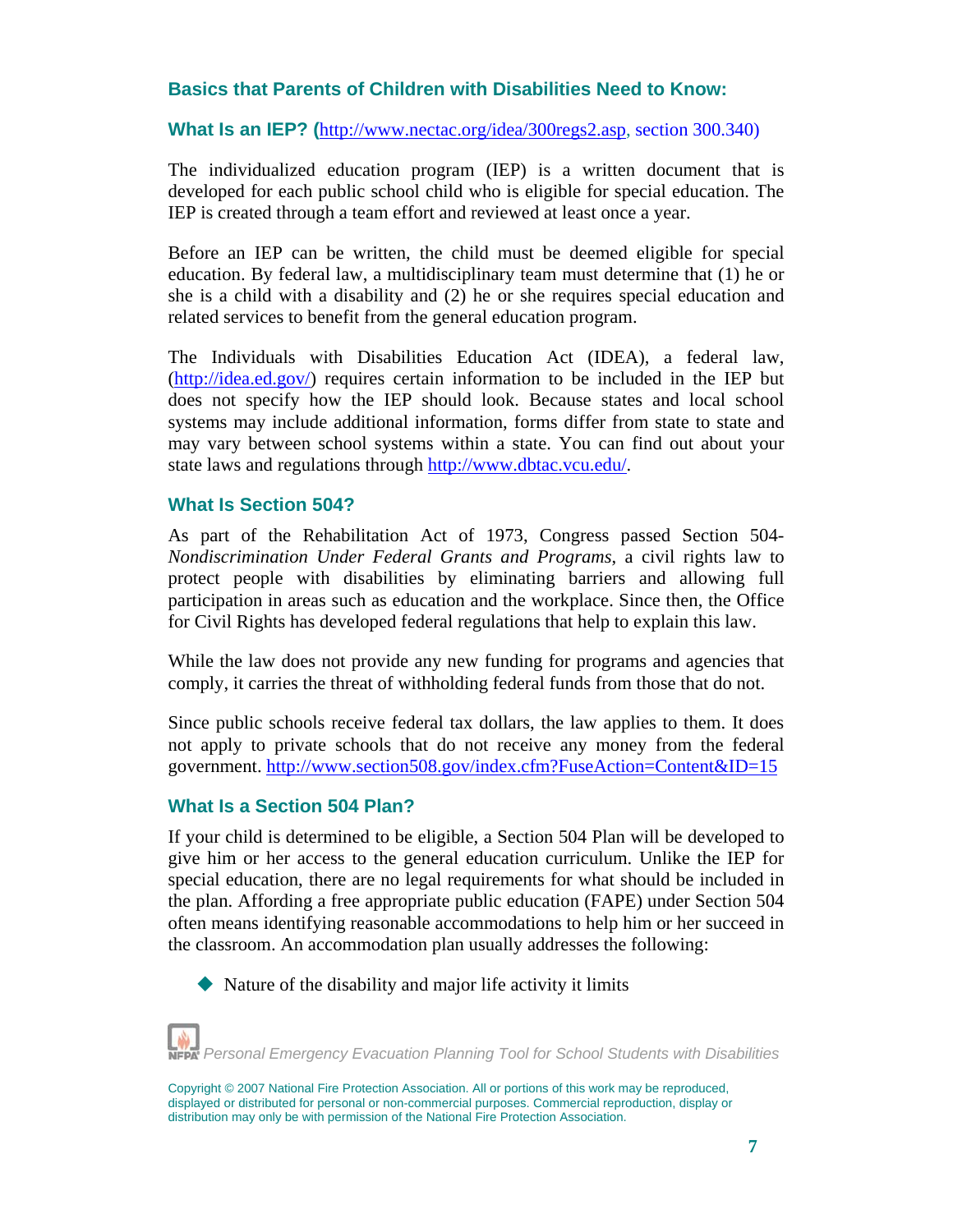- $\blacklozenge$  Basis for determining the disability
- $\blacklozenge$  Educational impact of the disability
- $\blacklozenge$  Necessary accommodations
- ◆ Placement in the least restrictive environment (LRE)

#### **What Are My Rights?**

The law does not require schools to allow parents to attend the meetings at which a child's Section 504 plan is discussed, nor are the schools required to obtain parental permission to assess the child or parental approval of the plan. However, many schools do include parents in the process. The law does require that schools notify parents when they plan to evaluate a child or make a significant change in the student's educational placement.

The Section 504 coordinator for your school or district can advise you about procedures for grievances and due process if you have a disagreement. You can also request a copy of the district's Section 504 policy.

*Personal Emergency Evacuation Planning Tool for School Students with Disabilities*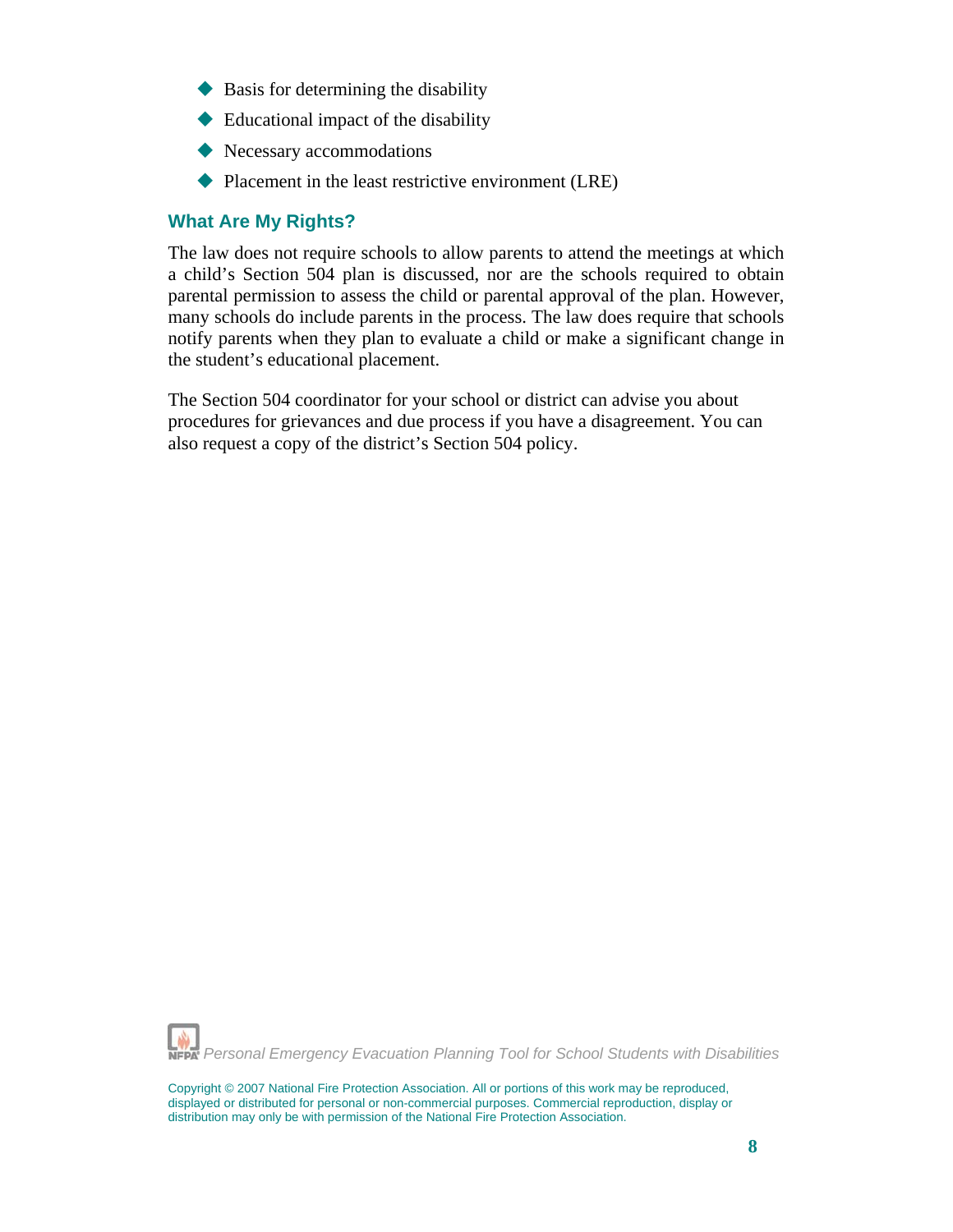

## **PERSONAL SCHOOL EMERGENCY EVACUATION PLANNING CHECKLIST**



| <b>Student Name:</b> |     |    |                                                                           | Primary Room Location: |  |
|----------------------|-----|----|---------------------------------------------------------------------------|------------------------|--|
| School Name:         |     |    |                                                                           | Primary Phone:         |  |
| Address:             |     |    |                                                                           | Cell Phone:            |  |
| Floor:               |     |    | E-mail:                                                                   |                        |  |
| Service Animal:      | Yes | No |                                                                           |                        |  |
|                      |     |    | Has this plan been incorporated into the child's IEP or Section 504 plan? | Yes<br>  No            |  |

#### **STUDENT'S COMPLETE SCHEDULE** *(add rows as necessary)*

| Day | Time | Room | <b>Comments</b> |
|-----|------|------|-----------------|
|     |      |      |                 |
|     |      |      |                 |
|     |      |      |                 |

#### **STUDENT NOTIFICATION**

|                  | Type of Emergency Method or Device for Notification |
|------------------|-----------------------------------------------------|
| Fire:            |                                                     |
| Earthquake:      |                                                     |
| Flood:           |                                                     |
| Storm:           |                                                     |
| Attack:          |                                                     |
| Other (specify): |                                                     |

|                                                                                                                                          | <b>YES</b> | NO. | N/A | <b>Comments</b> |
|------------------------------------------------------------------------------------------------------------------------------------------|------------|-----|-----|-----------------|
| Are there emergency notification devices (alarms,<br>etc.) appropriate for this person student?                                          |            |     |     |                 |
| Does this student know the location of each<br>emergency notification device/system and<br>understand its meaning/function?              |            |     |     |                 |
| Does this student know how to sound the alert for<br>emergencies (manual pull box alarms, public<br>address systems, radio, telephones)? |            |     |     |                 |

*Personal Emergency Evacuation Planning Tool for School Students with Disabilities*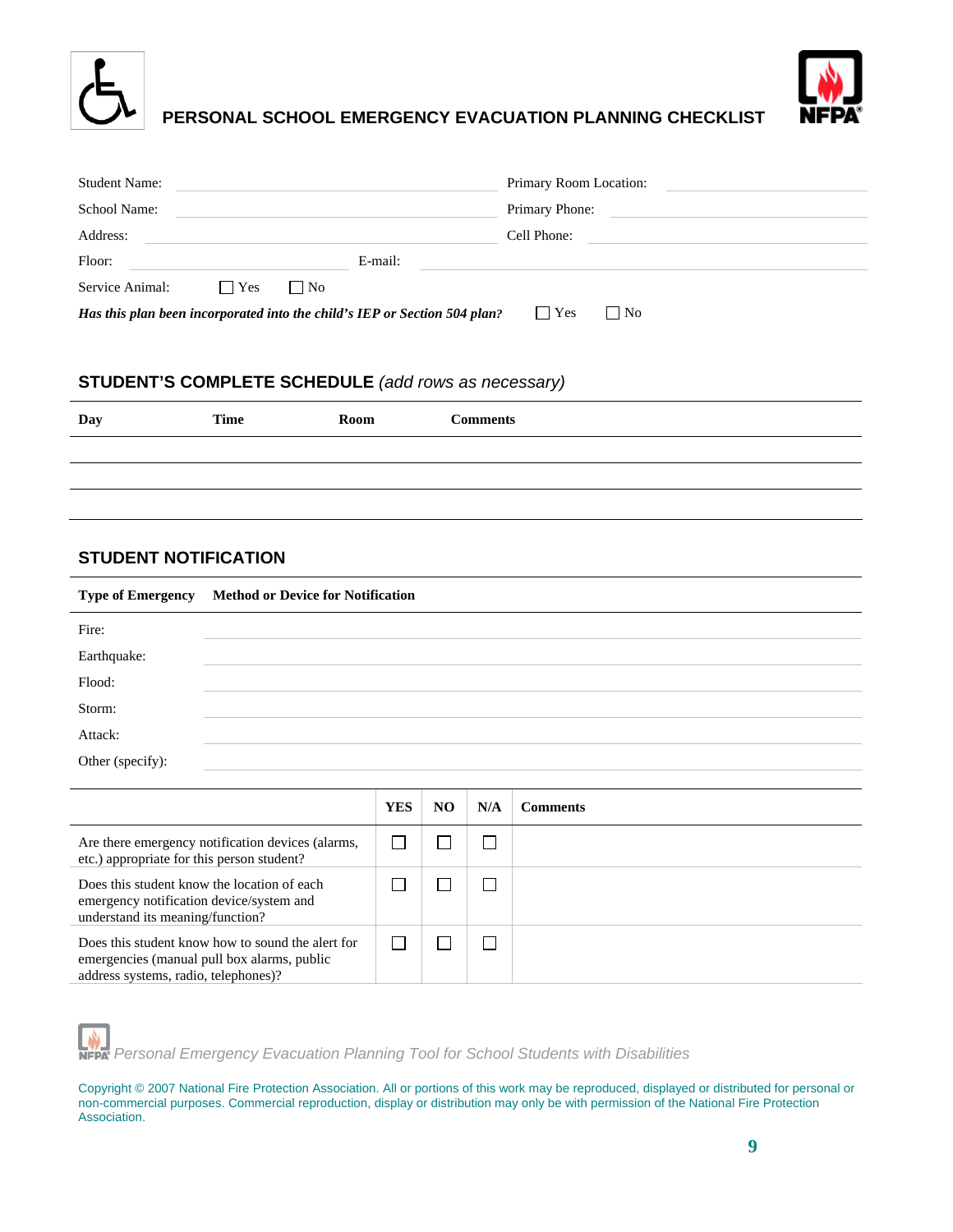|                                                                                                                                                                   | <b>YES</b> | N <sub>O</sub> | N/A | <b>Comments</b> |
|-------------------------------------------------------------------------------------------------------------------------------------------------------------------|------------|----------------|-----|-----------------|
| If telephones are used to report emergencies, are<br>emergency numbers posted near telephones, on<br>student notice boards, or in other conspicuous<br>locations? |            |                |     |                 |
| Is there a way for a student with a hearing or<br>speech impairment to report an emergency?                                                                       |            |                |     |                 |
| If the communication system also serves as an<br>alarm system, do all emergency messages have<br>priority over all non-emergency messages?                        |            |                |     |                 |
| Is there a unique signal (sound, light, etc.) to<br>indicate an emergency message?                                                                                |            |                |     |                 |

#### **WAY FINDING**

|                                                                                                                                                                                           | <b>YES</b>     | NO             | N/A    | <b>Comments</b> |
|-------------------------------------------------------------------------------------------------------------------------------------------------------------------------------------------|----------------|----------------|--------|-----------------|
| Is there a usable way out?                                                                                                                                                                |                |                |        |                 |
| Where is it? (List all and indicate nearest.)                                                                                                                                             |                |                |        |                 |
| Where is the established outside meeting place?                                                                                                                                           |                |                |        |                 |
| Is the usable circulation path clearly marked to<br>show the route to leave the building or to relocate<br>to some other space within the building in an<br>emergency?                    | Г              | $\blacksquare$ | П      |                 |
| If a student exiting a doorway or turning a corner<br>could inadvertently be directed into the path of a<br>moving vehicle, is a safeguarding device with a<br>warning sign in place?     | $\Box$         | $\blacksquare$ | $\Box$ |                 |
| If the stairs in the circulation path lead anywhere<br>but out of the building, are doors, partitions, or<br>other effective means used to show the correct<br>route out of the building? | Г              |                | П      |                 |
| Do doors used to connect any room to a circulation<br>path have proper maneuvering clearances?                                                                                            | Г              | $\Box$         | П      |                 |
| Can the doors be easily unlatched?                                                                                                                                                        | $\mathbb{R}^n$ | $\mathcal{L}$  | $\Box$ |                 |
| Do exterior circulation paths (balcony, porch,<br>gallery, roof) meet the preceding four<br>requirements?                                                                                 | $\Box$         | $\Box$         | $\Box$ |                 |
| Does the exterior circulation path have guardrails<br>to protect open sides of walking surfaces?                                                                                          | Г              | $\sim$         | П      |                 |
| Is the exterior circulation path smooth, solid, and a<br>substantially level travel surface?                                                                                              | Г              | $\mathcal{L}$  | П      |                 |
| Does the exterior circulation path not branch off<br>and head away from the public way?                                                                                                   | П              | $\Box$         | П      |                 |
| Is each exit marked with a clearly visible sign<br>reading "EXIT" in all forms (visual, tactile,<br>Braille)?                                                                             | $\Box$         | $\Box$         | П      |                 |



**PERTY Personal Emergency Evacuation Planning Tool for School Students with Disabilities**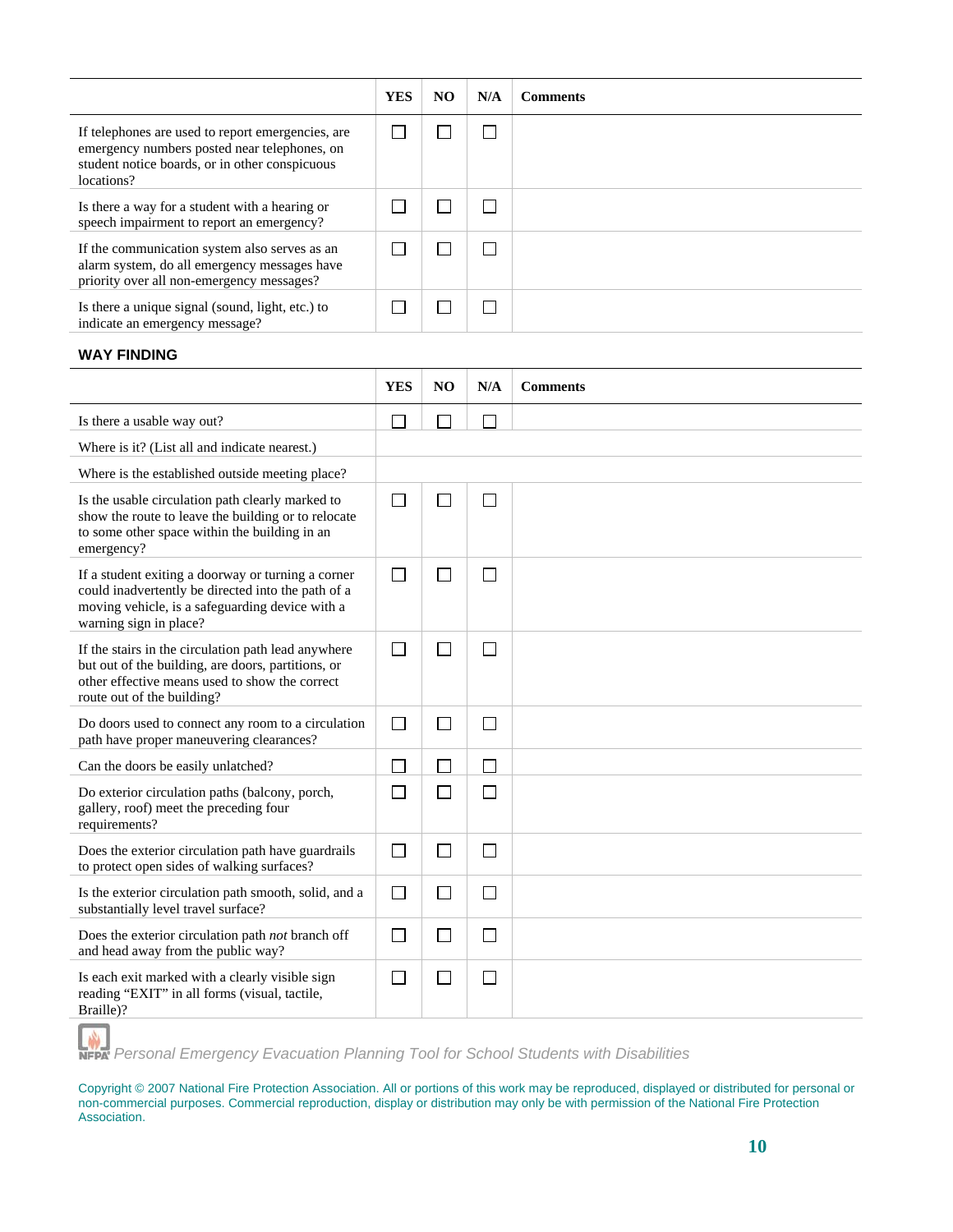|                                                                                                                                                                                        | <b>YES</b> | NO. | N/A | <b>Comments</b> |
|----------------------------------------------------------------------------------------------------------------------------------------------------------------------------------------|------------|-----|-----|-----------------|
| Is every doorway or passage that might be.<br>mistaken for an exit marked "NOT AN EXIT" or<br>with an indication of its actual use in all forms<br>(visual, tactile, Braille)?         |            |     |     |                 |
| Are signs posted and arranged along circulation<br>paths to adequately show how to get to the nearest<br>exit?                                                                         |            |     |     |                 |
| Do the signs clearly indicate the direction of travel<br>in all forms (visual, tactile, Braille)?                                                                                      |            |     |     |                 |
| Do brightly lit signs, displays, or objects in or near<br>the line of vision <i>not</i> obstruct or distract attention<br>from exit signs, particularly for people with low<br>vision? |            |     |     |                 |

#### **USE OF THE WAY**

|                                                                                                                                                                                                              | <b>YES</b>     | N <sub>O</sub> | N/A                      | <b>Comments</b> |
|--------------------------------------------------------------------------------------------------------------------------------------------------------------------------------------------------------------|----------------|----------------|--------------------------|-----------------|
| Are circulation paths always free of obstructions,<br>including furniture and equipment, so everyone can<br>safely exit the building during an emergency?                                                    | $\mathbf{L}$   | $\sim$         | $\overline{\phantom{a}}$ |                 |
| Are people not required to travel through a room<br>that can be locked, such as a restroom?                                                                                                                  |                |                | П                        |                 |
| Do all interior doors, other than fire doors, readily<br>open from the inside without keys, tools, or special<br>knowledge and require less than 5 pounds of force<br>to unlatch and set the door in motion? | Г              |                | П                        |                 |
| Are exit signs not obstructed or concealed in any<br>way, particularly for people with vision<br>impairments who need to find and feel the sign?                                                             |                | $\mathcal{L}$  | П                        |                 |
| Are exit doors kept free of items that obscure the<br>visibility of exit signs or that may hide visual,<br>tactile, or Braille signage?                                                                      | $\mathbf{L}$   | $\sim$         | П                        |                 |
| Is the circulation path clear of obstacles caused by<br>construction or repair?                                                                                                                              | П              | $\Box$         | $\Box$                   |                 |
| Does the circulation path maintain a clear height of<br>6 feet 8 inches at all points?                                                                                                                       | $\mathbb{R}^n$ | $\mathcal{L}$  | П                        |                 |
| Do objects that stick out into the circulation path,<br>such as ceiling fans and wall cabinets, not reduce<br>the minimum height and width of the circulation<br>path?                                       | Г              |                | $\Box$                   |                 |
| Are circulation paths at least 32 inches wide for<br>any segment less than 24 inches in length and 36<br>inches for all segments 24 inches or longer?                                                        |                |                | $\sim$                   |                 |
| Is each circulation path a permanent part of the<br>facility?                                                                                                                                                |                |                | $\Box$                   |                 |

*Personal Emergency Evacuation Planning Tool for School Students with Disabilities*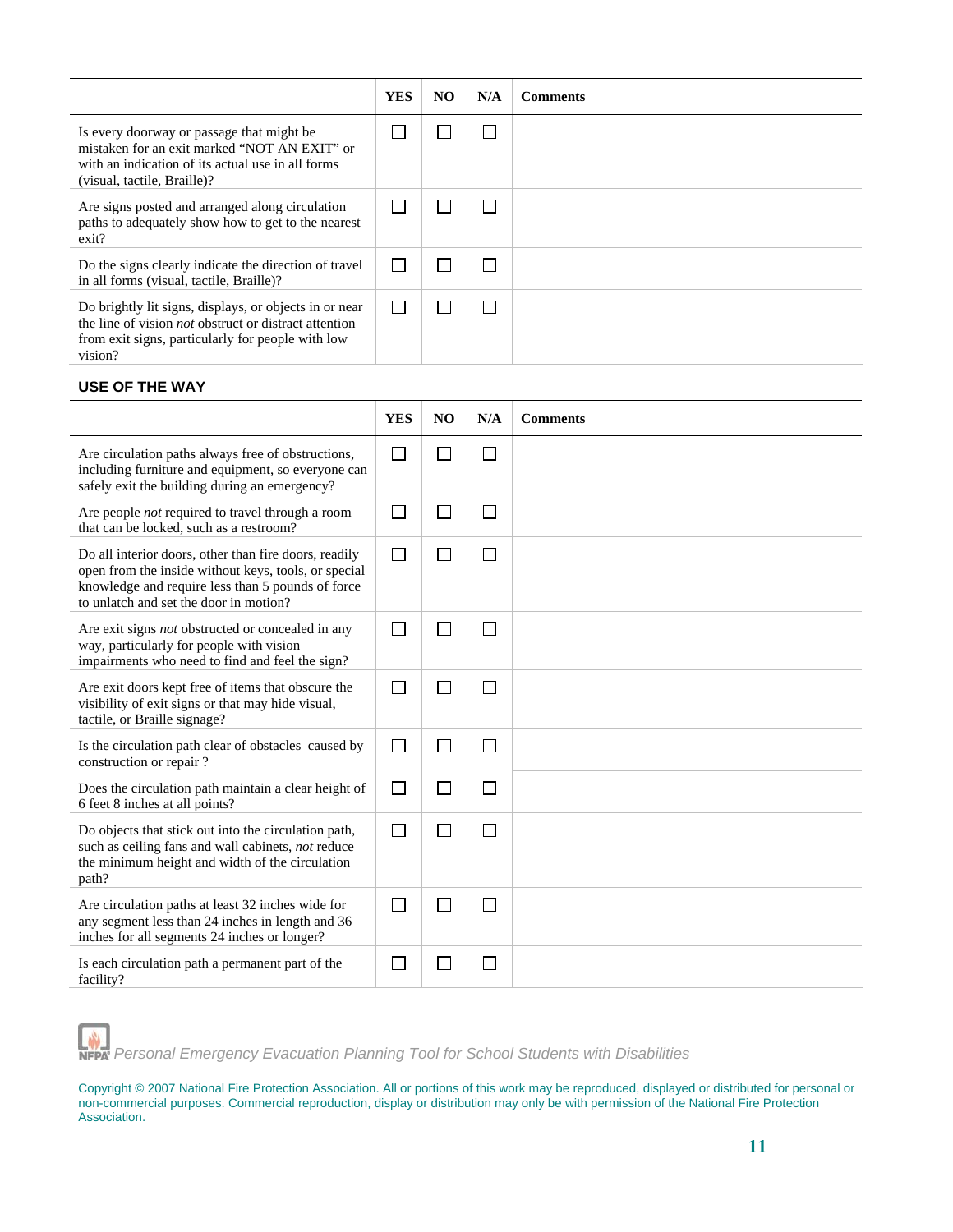|                                                                                                                       | <b>YES</b> | NO. | N/A | <b>Comments</b> |  |  |  |
|-----------------------------------------------------------------------------------------------------------------------|------------|-----|-----|-----------------|--|--|--|
| If the circulation path is not substantially level, are<br>students provided with appropriate stairs or a<br>ramp?    |            |     |     |                 |  |  |  |
| Do building circulation paths lead to a public way, that is:                                                          |            |     |     |                 |  |  |  |
| Directly outside or to a street or walkway?                                                                           |            |     |     |                 |  |  |  |
| To an area of refuge and from there to a public<br>way?                                                               |            |     |     |                 |  |  |  |
| To an open space with access to the outside?                                                                          |            |     |     |                 |  |  |  |
| To streets, walkways, or open spaces large<br>enough to accommodate all building occupants<br>likely to use the exit? |            |     |     |                 |  |  |  |

#### **TYPE OF ASSISTANCE NEEDED**

|                                                                          | <b>YES</b> | NO. | N/A | <b>Comments</b> |
|--------------------------------------------------------------------------|------------|-----|-----|-----------------|
| Can the student evacuate himself or herself with a<br>device or aid?     |            |     |     |                 |
| What is the specific device or aid?                                      |            |     |     |                 |
| Where is the device or aid located?                                      |            |     |     |                 |
| Does the student need assistance to evacuate?                            |            |     |     |                 |
| What does the assistant(s) need to do?                                   |            |     |     |                 |
| Does the assistant(s) need any training?                                 |            |     | П   |                 |
| Has the training been completed?                                         |            |     |     |                 |
| Where will the assistant $(s)$ meet the student<br>requiring assistance? |            |     |     |                 |
| When will the student requiring assistance contact<br>the assistant(s)?  |            |     |     |                 |

#### **Number of Assistants Needed**

How many assistants are needed?

How will the assistant(s) be contacted in an emergency?

| <b>Name</b> | <b>Phone</b> | <b>Cell Phone</b> | <b>Classroom</b> |
|-------------|--------------|-------------------|------------------|
| Assistant 1 |              |                   |                  |
| Assistant 2 |              |                   |                  |
| Assistant 3 |              |                   |                  |
| Assistant 4 |              |                   |                  |



*Personal Emergency Evacuation Planning Tool for School Students with Disabilities*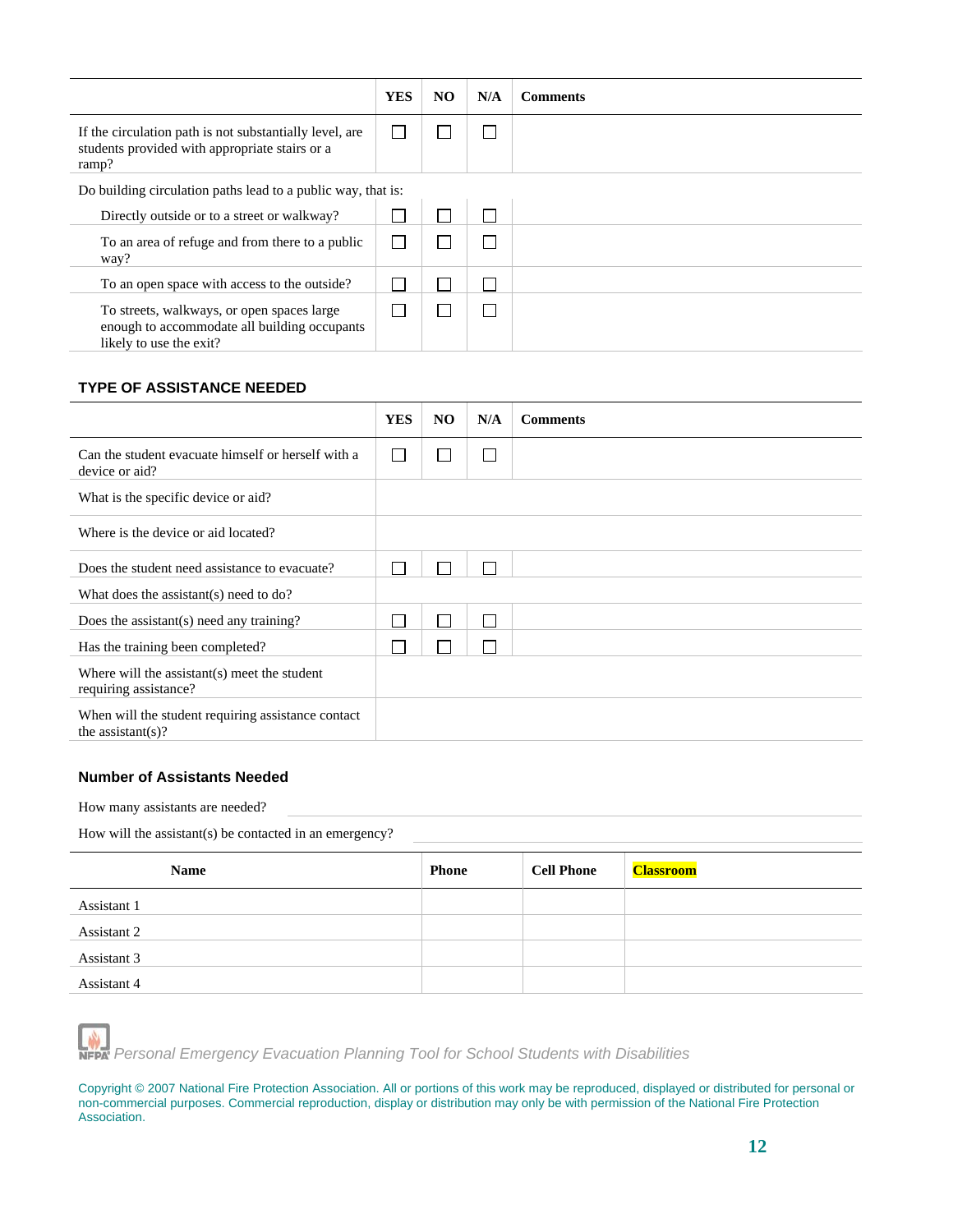#### **SERVICE ANIMAL**

|                                                                                                                                                                    | <b>YES</b> | NO. | <b>Comments</b> |
|--------------------------------------------------------------------------------------------------------------------------------------------------------------------|------------|-----|-----------------|
| Has the student or parent discussed with emergency<br>management personnel his or her preferences with regard<br>to evacuation and handling of the service animal? |            |     |                 |
| Has the student or parent thought about under what<br>circumstances a decision may have to be made about<br>leaving the service animal behind?                     |            |     |                 |
| What is the best way to assist the service animal if it<br>becomes hesitant or disoriented?                                                                        |            |     |                 |
| Do first responders have a copy of the detailed<br>information for the service animal?                                                                             |            |     |                 |
| Where are extra food and supplies kept for the service<br>animal?                                                                                                  |            |     |                 |

*Personal Emergency Evacuation Planning Tool for School Students with Disabilities*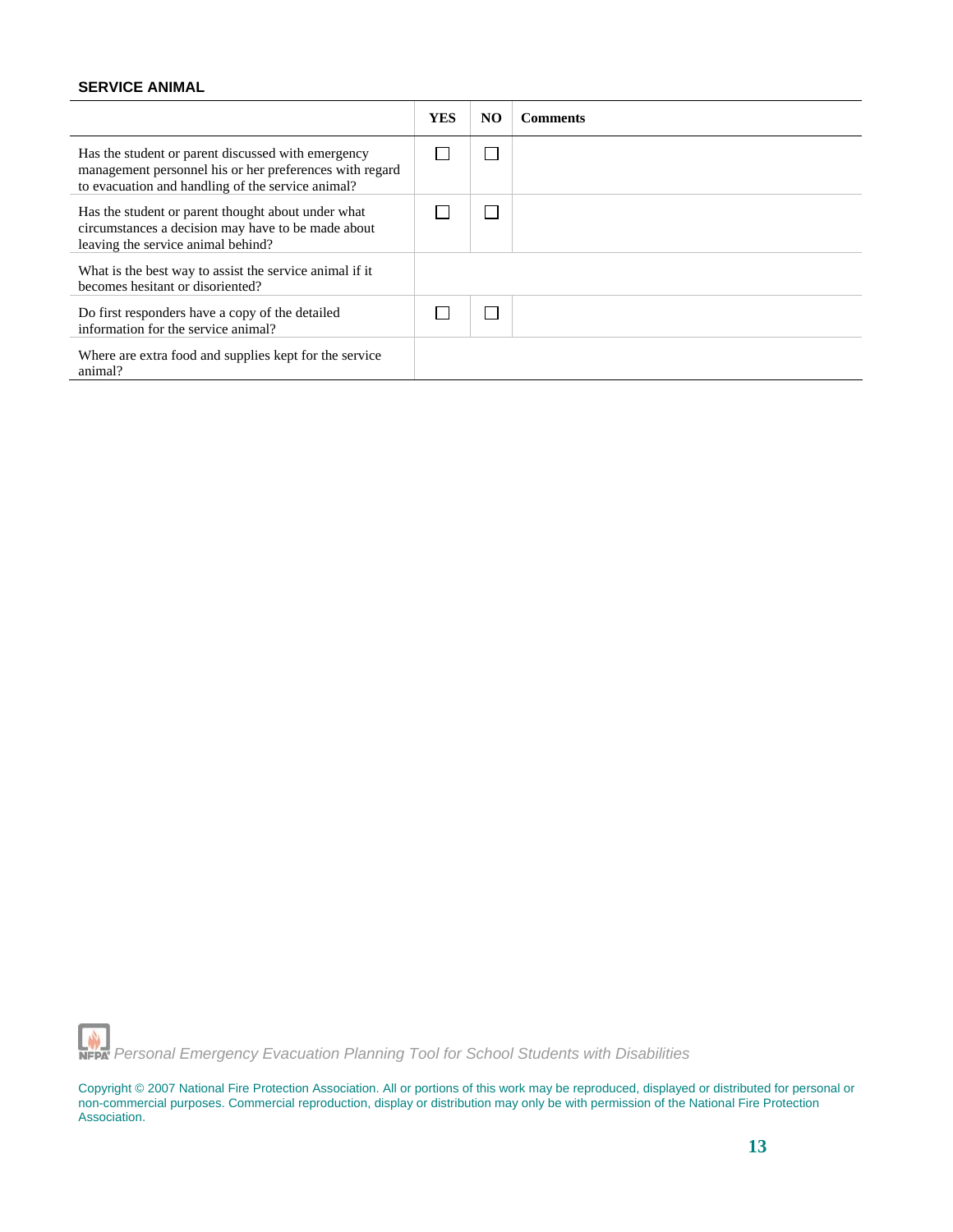#### **Annex A**

### **Precedent-Setting Decision on Emergency Evacuations for People with Disabilities Issued in Maryland (01/04/2005)**

For the first time, a court has declared that the Americans with Disabilities Act (the ADA) requires places of public accommodation to consider the needs of people with disabilities in developing emergency evacuation plans. This groundbreaking decision—issued on December 28, 2004 by Judge John W. Debelius III of the Circuit Court for Montgomery County, Maryland means that shopping malls, stores, restaurants, movie theaters, museums, and other private entities subject to the ADA throughout the country, whether landlords or tenants, must now seek to accommodate people with disabilities in the development and modification of emergency evacuation procedures.

"This is a significant decision that should greatly enhance the safety of persons with disabilities in the post-September 11th world," said Elaine Gardner, Director of the Disability Rights Project at the Washington Lawyers' Committee for Civil Rights and Urban Affairs. "The ADA always has been understood to help get people with disabilities into places of public accommodation. Now, for the first time, it also has been found to require that public places try to get those same people *out* in the event of a fire, terrorist attack, or other emergency."

The court's significant decision arises out of a lawsuit that was filed in spring 2003 by Katie Savage, a Washington, D.C. resident who became trapped during an emergency evacuation in a local shopping mall that had no accessible exits for persons with disabilities. Ms. Savage, who uses a wheelchair, was shopping at a Marshalls store in Silver Spring, Maryland's City Place Mall on September 3, 2002, when the store and the mall were evacuated. After Marshalls required her to exit into an area of the mall that is below ground level, Ms. Savage found that she was trapped there and unable to evacuate, because the elevators were shut down and all the exits had stairs. Abandoned by store employees and trapped, Ms. Savage resolved to use her terrifying ordeal as a vehicle for ensuring that fellow citizens with disabilities would not be similarly victimized in emergency evacuation situations. Ms. Savage joined the Disability Rights Council of Greater Washington (the DRC) in filing a lawsuit against Marshalls and City Place Mall that alleged violations of the ADA in both the mall's emergency evacuation plan and Marshalls' corporate-wide evacuation policies.

In briefs filed with the court last fall, Marshalls took the position that the ADA does not require places of public accommodation to modify evacuation plans in order to accommodate the needs of people with disabilities. The court, however, rejected Marshalls' view and held that "a store's nationwide evacuation procedures would certainly constitute a public accommodation's 'policies.'" Therefore, the court wrote, "it is certain that Title III of the ADA does apply to this situation."

"I am delighted by the court's decision and hope that it has a lasting impact on improving safety for people with disabilities," said Ms. Savage. "Regrettably, Marshalls and other major retailers have seen fit to evacuate non-disabled persons, while leaving people with disabilities to fend for themselves in an emergency. That is not only a poor business decision. It is also now against the law."

*Personal Emergency Evacuation Planning Tool for School Students with Disabilities*